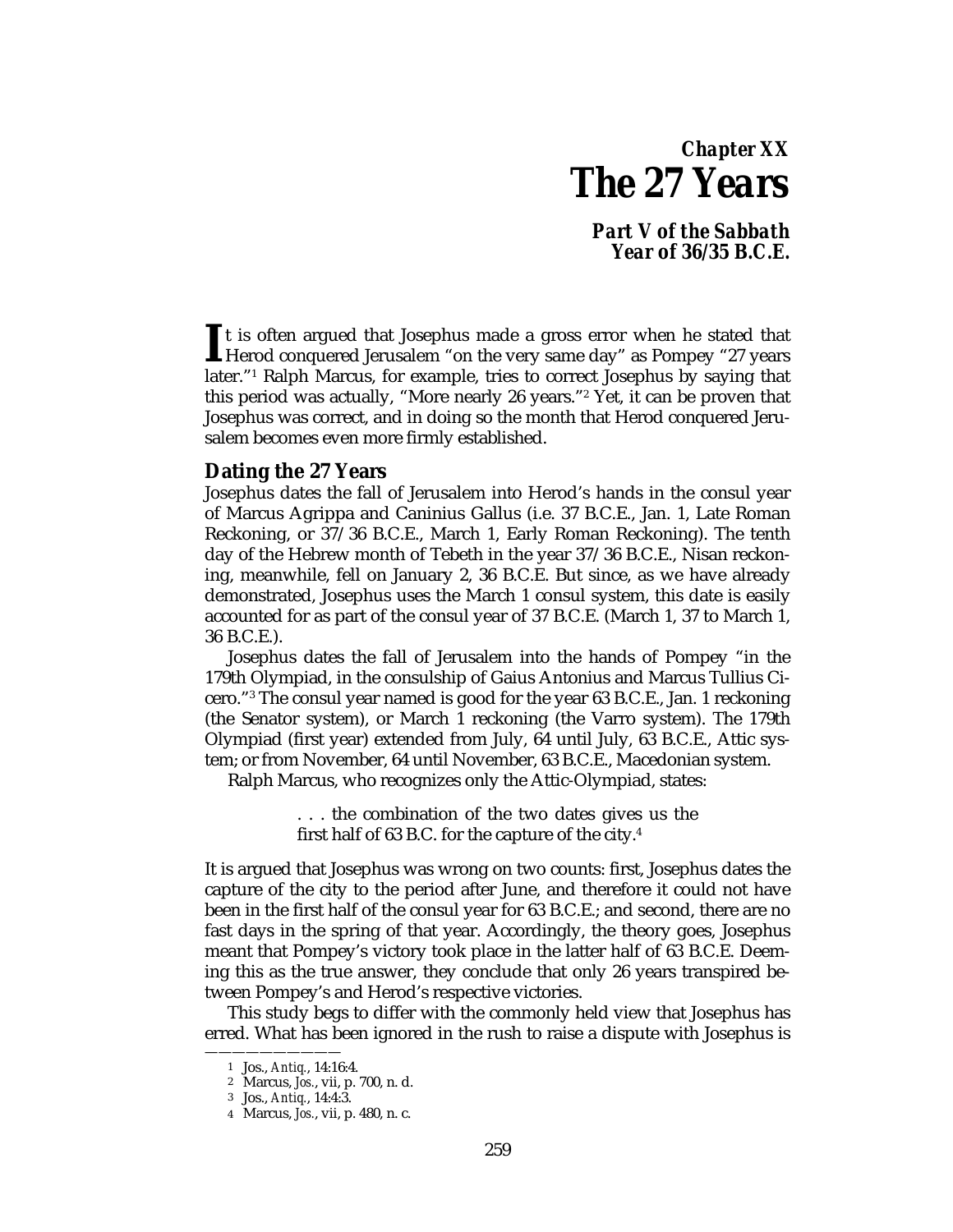that there was a major reformation of the Roman calendar in 46 B.C.E. This transition between the two Roman calendar systems must be taken into account when considering Josephus' use of the March 1 consul year and his Jewish method of counting the years between the two defeats of the city.

The early Roman calendar consisted of twelve months totaling 355 (or 354)5 days—with an intercalary month of 22 or 23 days alternately thrown in every two years, and 24 days omitted in the last eight years of a 24-year cycle—this to keep the Roman year fairly even with the solar year.6 The Roman year began with the month of *Martio* (March).7 Varro, writing in about 45 B.C.E.,<sup>8</sup> proves that this was still the case in his day when he writes:

> The names of the months are in general obvious, if you count from *Martio* (March), as the ancients arranged them; for the first month is from Mars.<sup>9</sup>

In 153 B.C.E. the consuls began to be elected for one year terms on January 1.10 Under this influence the beginning of the year was eventually moved back from *Martio* (*Martius*) to *Januarius* (January); but not until the time of Augustus Caesar (27 B.C.E. to 14 C.E.). Varro, writing in 45 B.C.E. and publishing before 43 B.C.E., $11$  as shown above, reveals that the March 1 system was still in effect after the calendar reform of Julius Caesar in 46 B.C.E.

The Roman calendar was far from perfect. Macrobius informs us that in the period prior to the reformations of Julius Caesar, "religious scruples at times led to the omission of all intercalations." He adds:

> And sometimes indeed the number of days in a year was increased or reduced through the influence of the priests, who deliberately lengthened or shortened the year in the interest of the tax collectors, with the result that a pretence of exactly observing the calendar in fact added to the confusion in it.12

Jack Finegan writes:

By the end of the Roman republic the calendar had come into a state of confusion, particularly due to difficulties and inaccuracies in the system and practice of intercalation.<sup>13</sup>

<sup>5</sup> Macrobius, 1:13:1–2, 11; notes that at first the Romans followed the Greek method of 354 days but later added one day "out of respect for the odd number." See HBC, pp. 74f, for the days for each ancient Roman month.

<sup>6</sup> Macrobius, 1:13:8–21; Schlesinger, *Livy*, xiii, pp. 87f.

<sup>7</sup> Ovid, *Fasti*, 1:39; and Macrobius, 1:12:5, who comments that, "March was the first month of the year" on the ancient Roman calendar. The order of the Roman months is also demonstrated by their names: *Septembris* (seventh), *Octobris* (eighth), *Novembris* (ninth), and *Decembris* (tenth). July and August were orginally known as *Quintilis* (fifth) and *Sextilis* (sixth). See HBC, pp. 74f.

<sup>8</sup> Kent, *Varro*, i, p. ix.

<sup>9</sup> Varro, 6:33.

<sup>10</sup> Senator, 384; MGH, p. 130.

<sup>11</sup> Kent, *Varro*, i, p. ix.

<sup>12</sup> Macrobius, 1:14:1.

<sup>13</sup> HBC, p. 76.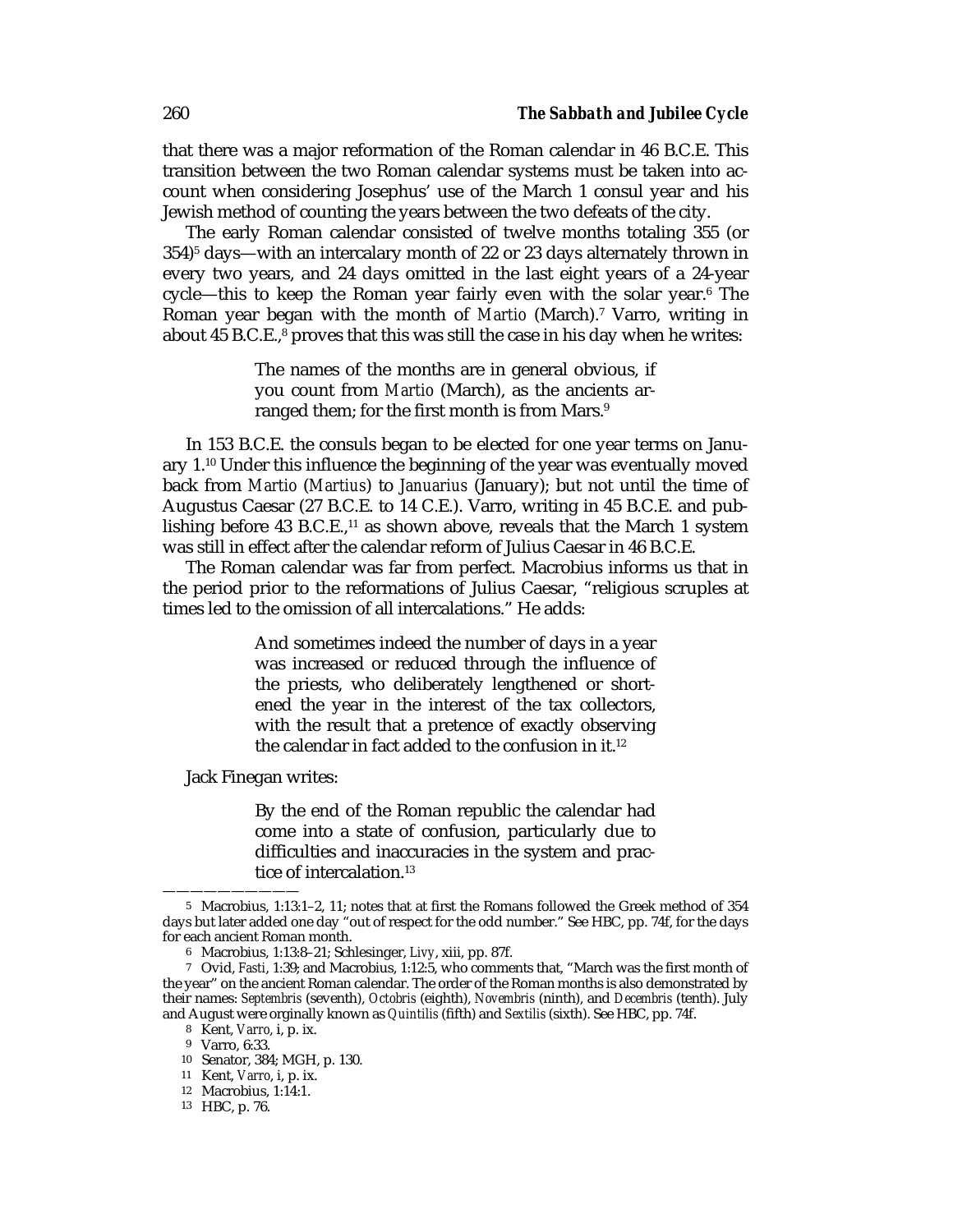#### *The 27 Years* 261

Answering complaints to this issue, Julius Caesar undertook a major reform of the calendar in 46 B.C.E. In order to bring the calendar into the socalled Julian form, Caesar took drastic measures:

> He added 23 days of an intercalary month after Februarius, and he added two months of 34 and 33 days between November and December, so that the year contained 445 days and was called the year of confusion.14

The next year, 45 B.C.E., the present normal length of a 365 day calendar year began, with a leap year allowed so that the solar year could more accurately be followed. Augustus Caesar later made minor corrections and it was in his day that the official beginning of the Roman year was altered from March 1 to January 1.<sup>15</sup>

To bring the calendar nearer to its current status Caesar added 90 days to one Roman year of 355 days. This fact alone shows that, prior to the calendar reforms of 46 B.C.E., the first of January (the day on which the consuls were elected) and the first of March (the beginning of the year and the day that the consuls officially took office) did not occur during the same time of the solar year as the first of January or the first of March after the year 46 B.C.E. Furthermore, when Pompey had invaded Judaea in 64/63 B.C.E., it was but 18 years before the calendar was reformed, at a time when this great discrepancy had already developed in the system.

It is certain that, in the time of Pompey's invasion, the first of January actually fell at least some  $67$  (33 + 34) days—if not 90 or more days (if this year lacked an intercalary month)—prior to what the Julian calendar later considered to be the first of the year. This detail is forcefully supported in the Roman records of Livy. Livy reports that, in the consul year of Lucius Cornelius Scipio and Gaius Laelius (i.e. Julian year 190 B.C.E.), there was an eclipse of the sun seen at Rome in the morning on "the fifth day before the Ides of *Quinctiles*," i.e. July 11.16 This eclipse, if we anachronistically apply the Julian reckoning, would have taken place on March 14, 190 B.C.E.17

Accordingly, the Roman date of July (*Quintilis*, *Quinctiles*) 11, 190 B.C.E. was actually March 14 by later calculation! This means that the first of March in the consul year commonly held as 190 B.C.E. occurred 117 days

<sup>14</sup> CE*,* 5, p.138. Also see Macrobius, 1:14:2–12.

<sup>15</sup> CE*,* 5, p.138. Cf. Ovid, *Fasti*, 1:11f. Macrobius, 1:14:13–15, discusses the reasons that Augustus became involved in calendar reforms. Dio, 55:6:1–6, cf. 55:5:1, informs us that during the consul year of Asinius Gallus and Gaius Marcius (8 B.C.E.), Augustus, his second period of ten years having expired, "once more accepted the supreme power." He adds that it was during this year, among many other things, that Augustus "changed the name of the month called Sextilis to August." This item of evidence indicates that it was in this year that Augustus was involved in calendar reforms. It is supported by the fact that Augustus initiated the 14 year tax census as a regular calendar feature of the Roman empire during this same year (AATB, pp. 553–558; Jos., *Antiq*., 18:2:1; Tertullian, *Ag. Mar*., 4:19; Expositor, ser. 8, iv, p. 25). The year 8 B.C.E., therefore, was the starting point of a new calendar era.

<sup>16</sup> Livy, 37:4:4.

<sup>17</sup> Sage, *Livy*, x, pp. 300f, n. 4.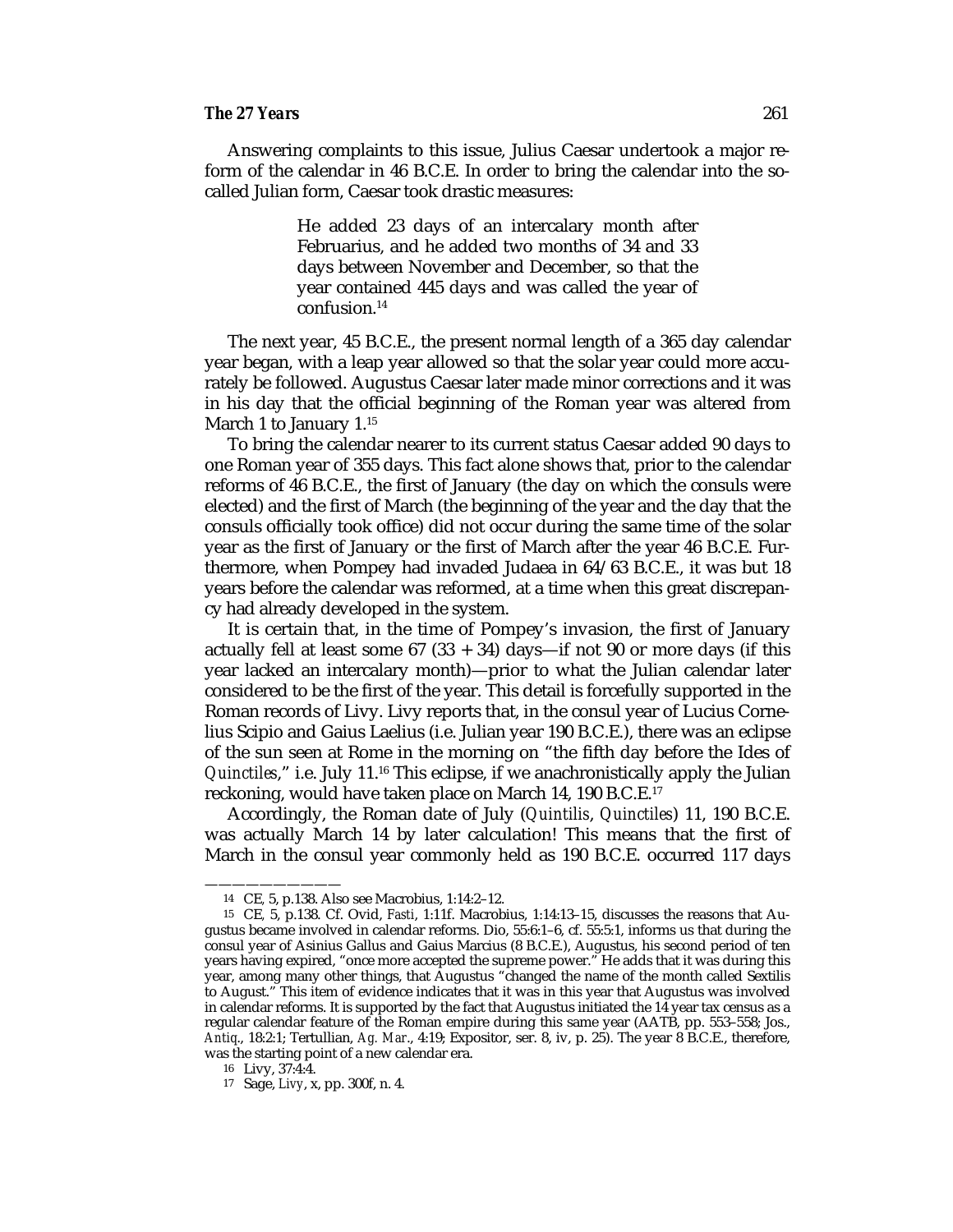prior to what was later considered the first of March.18 The first of January previous to that March, likewise, actually took place 117 days earlier, i.e. in early October of 191 B.C.E.

If we calculate back 27 Hebrew years from the date that Herod took Jerusalem (i.e. Tebeth 10 of the year 37/36 B.C.E., Nisan reckoning, being January 2 of 36 B.C.E. on the Julian calendar) we arrive at the date of Tebeth 10 in the year 64/63 B.C.E., Nisan reckoning, or January 1 (the anachronistic Julian date) of what we call 63 B.C.E. This day, accordingly, was the date that Pompey conquered Jerusalem.

But a Julian beginning for the year we call 63 B.C.E., as we have seen, was not in effect during this period. Because of the calendar problems, the first of January actually began at about the end of what the later Julian calendar called *Octobris* (October), in the year we now call 64 B.C.E. The beginning of their year, being the first of March, occurred in the last days of what was later called December, 64 B.C.E.

Therefore, the consuls for 63 B.C.E. actually were elected at the end of October, 64 B.C.E. and officially took office at the end of December, 64 B.C.E. As a result, Pompey conquered Jerusalem exactly 27 Hebrew years before Herod, on January 1 of 63 B.C.E. (Julian reckoning), but the consuls then in office were the consuls for the year we call 63 B.C.E., having come to office on their March 1 (a Julian date of late Dec.), some 67 days or so prior to what was later labeled March 1.

Finally, the first year of the 179th Olympiad was 64/63 B.C.E., November reckoning (Macedonian system). The last year of the 185th Olympiad was 37/36 B.C.E., November reckoning. These are the Olympiads given by Josephus for the overthrow of Jerusalem by Pompey and then Herod. These Olympiads are correct since there does exist 27 complete Hebrew years between Tebeth 10 of the 179th Olympiad, year 1 (Jan. 1, 63 B.C.E.), and Tebeth 10 of the 185th Olympiad, year 4 (Jan. 2, 36 B.C.E.).

## **The Death of Mithridates**

Confirmation that Pompey conquered Jerusalem on January 1, 63 B.C.E.—i.e. in the early part of the March 1 consul year of 63 B.C.E. (late Dec., 64 to late Dec., 63 B.C.E., Julian dates)—is found in the records dealing with the death of Mithridates, king of Pontus on the Black Sea.

As Pompey was marching south through Syria and Palestine in an effort to come against the Arabs of Petra, the Jews backed out of an agreement they had reached to pay tribute. Pompey, as a result, decided to divert his war effort and come against the Jews first. At the same time, word came to him of the death of Mithridates.

> A further impetus to his (Pompey's) pace was given by the death of Mithridates, news of which reached him near Jericho. . . . At this spot (Jericho) Pompey encamped for an evening only and at daybreak pressed on to Jerusalem. (Jos., *Wars*, 1:6:6)

<sup>18</sup> See calendar days in HBC, pp. 74f.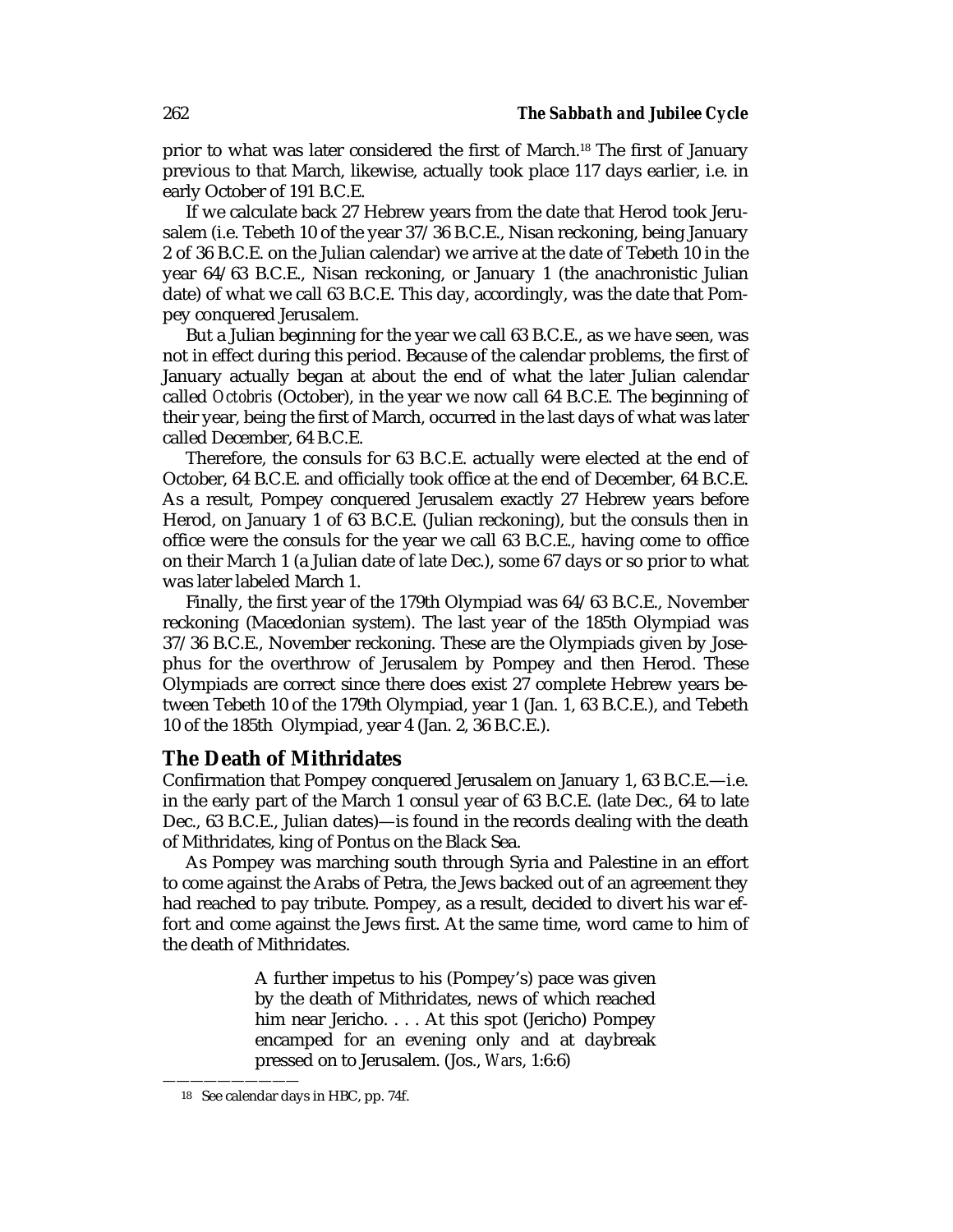. . . Pompey was angry and took the army that he had prepared against the Nabataeans, and the auxiliaries from Damascus and the rest of Syria, as well as the Roman legions already at his disposal, and marched against Aristobulus (high priest of Judaea). . . . And not long afterward Pompey led his army against him; and on the way there came to him messengers from Pontus, who informed him of the death of Mithridates at the hands of his son Pharnaces. He then encamped near Jericho . . . and at dawn set out for Jerusalem. (Jos., *Antiq.*, 14:3:4–14:4:1)

To begin with, we should note that the Nabataean Arabs of Petra lived in an area that is extremely hot during the summer months. The weather is most pleasant there only during the fall and winter time. There seems little doubt, due to the difficulty of the weather and the terrain, that Pompey's expedition against these people would have been scheduled for the fall or winter.19 We also know that Pompey's original intent was not to attack Jerusalem but the Arabs of Petra. It was only as the result of the refusal of the partisans of Aristobulus to pay the promised tribute that Pompey turned his forces aside and struck at Jerusalem first.20 This detail indicates that Pompey came against Jerusalem in the autumn or winter.

Dio also helps us to date the death of Mithridates. He remarks:

For, when Marcus Cicero had become consul with Gaius Antonius, Mithridates no longer caused any injury to the Romans, but had destroyed himself, Catiline undertook to set up a new government, and by banding together the allies against the state threw the people into fear of a mighty conflict. (Dio, 37:10.)

Dio (c. 150–235 C.E.), following the custom of his day, marked the more ancient consul years from the time of their elections on the first of January. The consul year named, therefore, is for 63 B.C.E., January 1 reckoning, but the months he uses belong to the pre-Julian reformations to the calendar.

In this statement of Dio's, we are informed that "when" Cicero and Antonius "had become" the consuls for 63 B.C.E., "Mithridates no longer caused any injury to the Romans, but had destroyed himself." This statement reveals that at the beginning of this consul year—which as we have already shown actually started in late October, 64 B.C.E., of the Julian calendar—the final days of Mithridates had already occurred.

Dio's words also indicate that it was AFTER the death of Mithridates that the Catiline conspiracy was set in motion. Sallust meanwhile writes:

<sup>19</sup> Nebuchadnezzar's, for example, warred against these same Arab tribes from Kislimu (Nov./Dec.) until Addaru (Feb/March) during his sixth year, see ABC, p. 101,  $\ell$ . 9–10.

<sup>20</sup> Jos., *Antiq.*, 14:3:2–14:4:1, *Wars*, 1:6:1–1:7:1.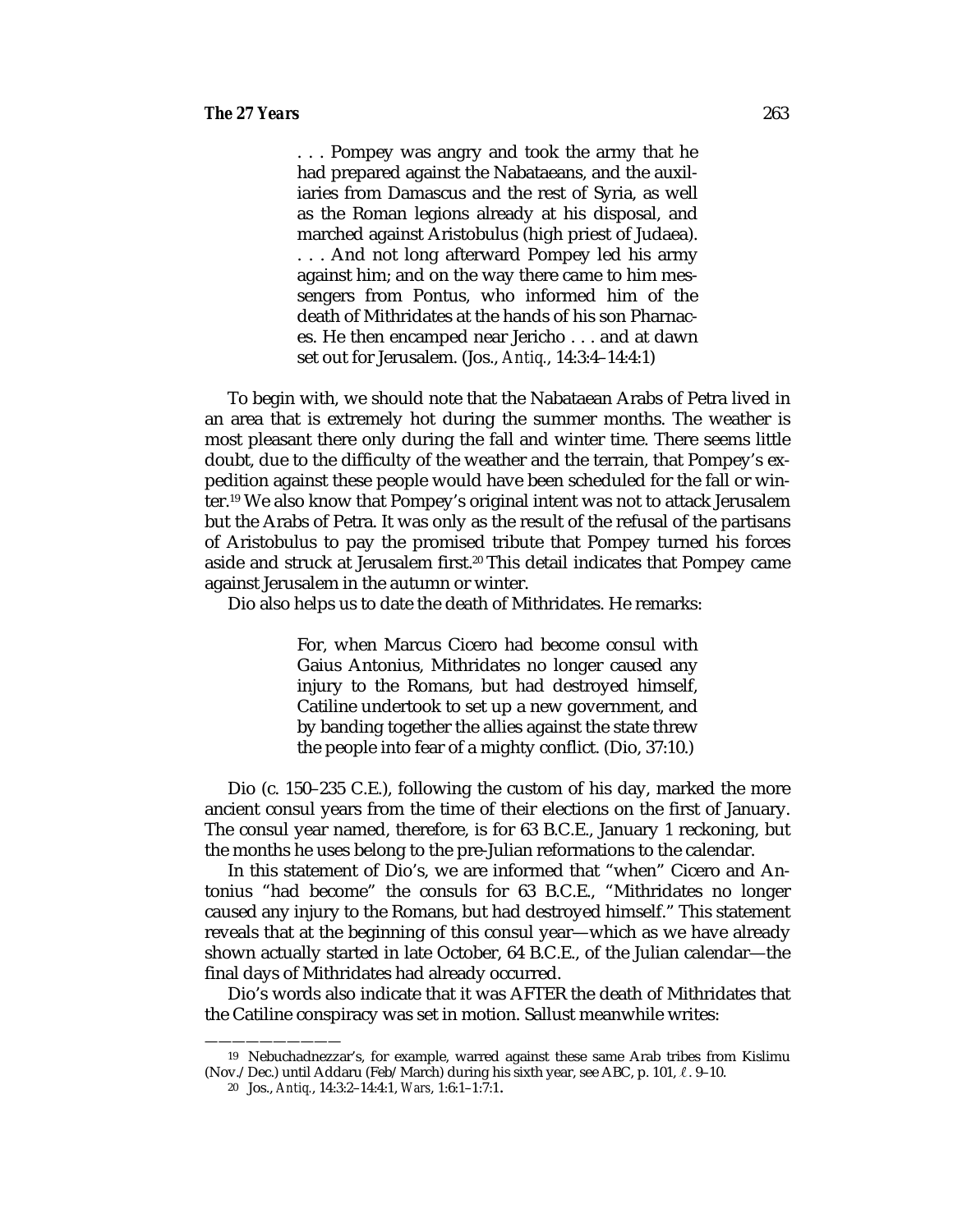Accordingly, when the elections (for consul) had been held Marcus Tullius (Cicero) and Gaius Antonius were proclaimed consuls, and this at first filled the conspirators with consternation. And yet Catiline's frenzy did not abate. On the contrary, he increased his activities every day, made collections of arms at strategic points in Italy, and borrowed money on his own credit or that of his friends, sending it to Faesulae to a certain Manlius, who afterwards was the first to take the field (in battle). (Sallust, 24)

Sallust proves that the conspiracy of Catiline to form a new government by being elected consul for the year we call  $63$  B.C.E. had failed.<sup>21</sup> Upon losing the election, Catiline immediately transferred his method to fomenting an armed uprising. After various intrigues throughout that year, Catiline again tried to gain the office of consul, but he "perished at the very opening of the year in which Junius Silanus and Lucius Licinius held office," (i.e. the consul year of 62 B.C.E.).<sup>22</sup>

It is clear from this evidence that the Catiline conspiracy came into being shortly after Catiline lost the election for consul at the beginning of the year 63 B.C.E. (those consuls being elected in late Oct. of 64 B.C.E., Julian reckoning). Yet the death of Mithridates occurred prior to that conspiracy. Further, Catiline was dead and the conspiracy was well over when the consuls of the next year were elected to office, i.e. in late October, 63 B.C.E., Julian reckoning. The death of Mithridates, therefore, could not have taken place towards the end of 63 B.C.E. but rather in the last months of 64 B.C.E., Julian reckoning.

Pompey received word of the death of Mithridates just before he attacked Jerusalem. His siege of Jerusalem was in its third month when he took the city (Jan. 1; Tebeth 10): "τρίτω γὰρ μηνὶ τῆς πο λιορκίαν (Because of three months of the siege);"<sup>23</sup> "τρισι γούν μησι πολιορκηθέντες (Yet, three months of siege) they surrendered."24 Accordingly, the siege must have begun late in the Hebrew month of Tishri (Sept./Oct.). We can conclude that Pompey received word of Mithridates' death in late October of 64 B.C.E., just before he began the siege.

Since this news was deemed as vital for Pompey, it is also safe to assume that the death of Mithridates took place no more than about 10 to 15 days before Pompey heard of it, i.e. mid-October. Word would have reached Rome about three or four weeks after the fact and would have been reported to the new consuls. Therefore, the details agree quite well with a conquest of Jerusalem by Pompey on the tenth day of the month of Tebeth (Jan. 1, 63 B.C.E. Julian reckoning), in the year 64/63 B.C.E., Nisan reckoning, 27 Jewish years to the day before Herod captured the same city.

<sup>——————————</sup> <sup>21</sup> Sallust, 16.

<sup>22</sup> Dio, 37:11–39.

<sup>23</sup> Jos., *Wars*, 1:7:4.

<sup>24</sup> Ibid., 5:9:4.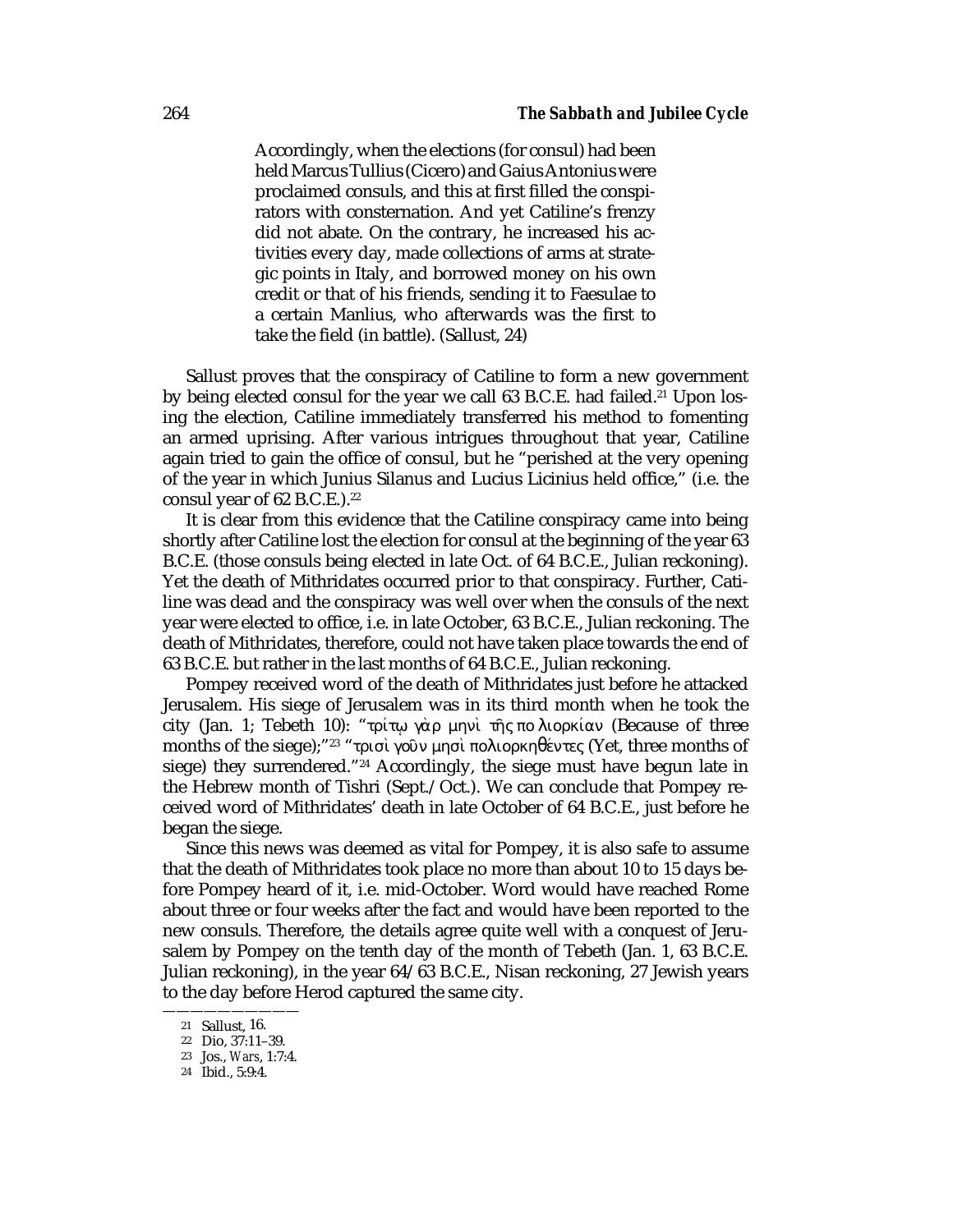#### *The 27 Years* 265

# **The Reign of Aristobulus**

Further confirmation for the date that Pompey took the city of Jerusalem, and therefore for the date that Herod accomplished the same feat, is found in the records dealing with the length of the reign of Aristobulus, the Jewish high priest at the time of Pompey's invasion. Josephus informs us that Aristobulus fell into the hands of Pompey and was arrested JUST BEFORE the siege of Jerusalem was started.<sup>25</sup> In another place, Josephus writes:

> And having met with such ill fortune, Aristobulus was sent to Rome a second time; and there he was kept in chains, after being king and high priest three years and six months. (Jos., *Antiq*., 14:6:1)

This data shows that Aristobulus had completed six months of reign during his fourth year before Pompey arrested him and began to lay siege to the city of Jerusalem. It is therefore indicated that the siege began sometime during the seventh month of that year, i.e. the month of Tishri (Sept./Oct.). The three months of siege, accordingly, were Tishri, Marheshuan, and Khisleu. Just ten days into the next month (Tebeth) the city was captured.

A different length for the reign of Aristobulus is found in a summary list located at the end of Josephus' work. In this account we read:

> For after her (Alexandra's) death, Hyrcanus' brother Aristobulus made war upon him, defeated him, deprived him of his office and himself became both king and high priest of the nation. When he had reigned three years and as many months,<sup>26</sup> Pompey came, and took the city of Jerusalem by storm, and sent him with his children to Rome in bonds. (Jos., *Antiq.,* 20:10:4)

Both Schürer and Bloch have recognized that Josephus has utilized another handbook of chronology or official list to compose this summary.<sup>27</sup> Nevertheless, its calculation is easily understood. Hyrcanus, the brother of Aristobulus, held the high priest's office while their mother, Alexandra, sat on the throne. Hyrcanus and Alexandra are said to have reigned "an equal period," namely nine years.28 Yet Hyrcanus did not give up his position without a fight. Upon his mother's death he also took the throne and "held it for three months, but was driven from it by his brother Aristobulus."29

<sup>25</sup> Jos., *Antiq.*, 14:4:1–2.

<sup>26</sup> Feldman's translation of the phrase "έτει δὲ τρίτω της Βασιλείας κα ι προςμησ ιν τοι ίσοις" as, "When he had reigned two years and three months," or, "In the third year of his reign and after as many months," is clearly an error (Feldman, *Jos*., x, p. 130, n. d, and p. 131). The phrase literally means "Year three of the reign and forward months the same." Therefore, Whiston's translation, "and when he had reigned three years and three months" (Whiston, *Jos*., p. 425), which is also the understanding of Marcus (*Jos*., vii, pp. 450f, n. c), is superior.

<sup>27</sup> GJV, 1, p. 256, n. 1; DQFJ, pp. 149f.

<sup>28</sup> Jos., *Antiq.*, 20:10:4.

<sup>29</sup> Jos., *Antiq*., 15:6:4.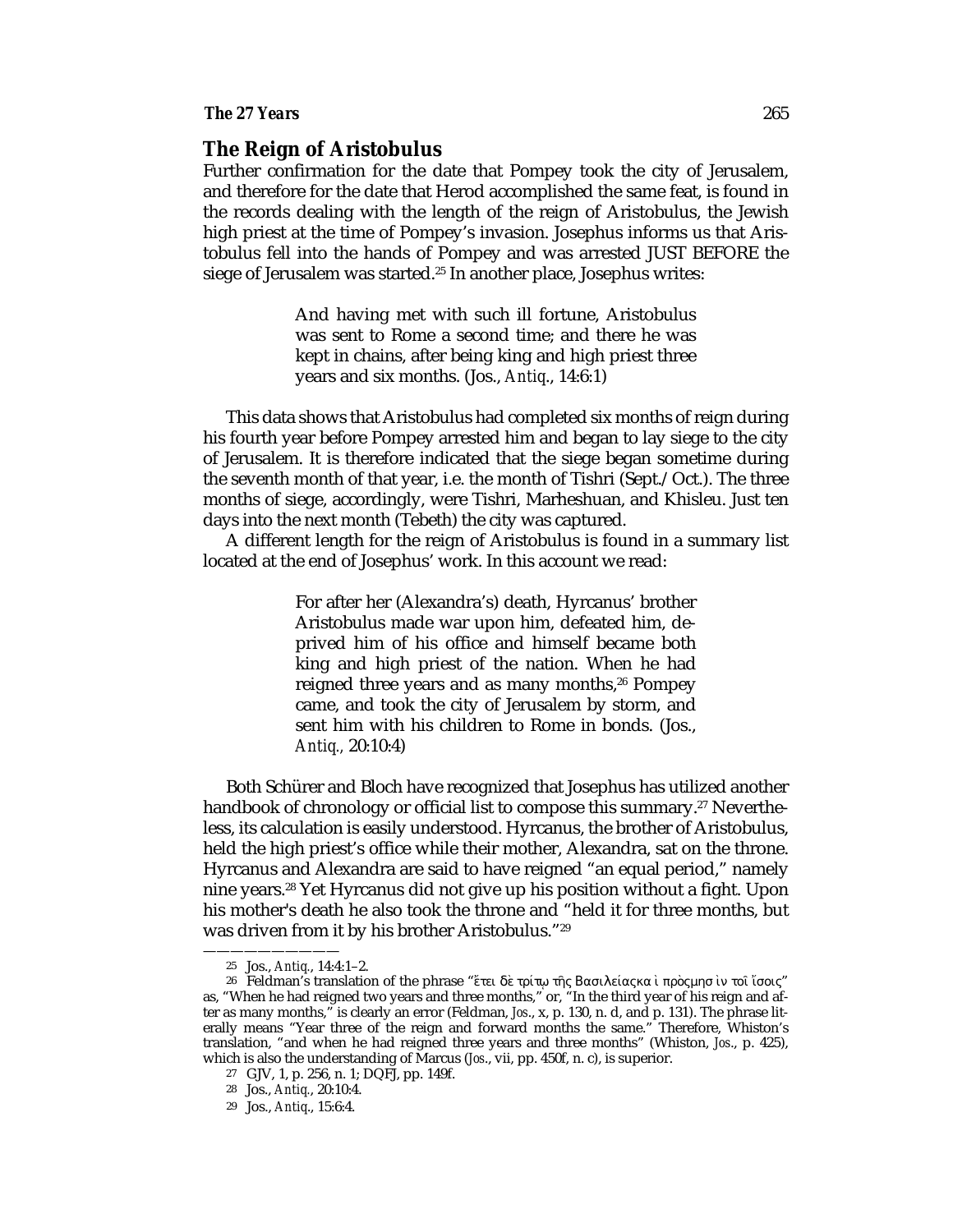An analysis of this evidence shows that Alexandra died in the last month of the ninth year of her reign. Hyrcanus succeeded her but was immediately thrown into a civil war with his brother, Aristobulus. This war lasted three months before Hyrcanus surrendered his power. The above passage from *Antiquities*, 20:10:4, agrees with this presentation, and thereby determines the reign of Aristobulus without including the three months of civil war. Each year of his reign was counted from the month that Aristobulus came to power (i.e. in Tammuz; June/July). The three remaining months represent the time from his third anniversary on the throne until the month that he was arrested by Pompey (i.e. Tishri; Sept./Oct.). When we add these three months of civil war back into this calculation we arrive at a reign that lasted three years and six months, which is in perfect agreement with *Antiquities*, 14:6:1. Since all of these figures are provided to us by Josephus, it is also apparent that he saw no contradiction and understood them in the same way.

### **The Planting Season**

All of the evidence points to the fact that Herod conquered Jerusalem on Tebeth 10 of the year 37/36 B.C.E., Nisan reckoning. Yet there is one more detail that not only proves that our dating is correct but that the sabbath year of 36/35 B.C.E. began with the first of Nisan. This evidence comes when we compare the words of Josephus, about the planting season, with the information on the ancient Gezer calendar discovered at Tell Jezer in Palestine.

As we have already demonstrated above, the events that occurred after Herod captured Jerusalem prove that it was but a short time until the sabbath year arrived. More importantly, according to Josephus, it was also that time of year when the Jews normally planted their fields, but were unable to do so this time because of the approaching sabbath year.

Josephus makes this following statement in the framework of Herod now being in charge of the city and the Roman soldiers of Sossius having already departed:

> And there was no end to their troubles, for on the one hand their greedy master, who was in need (of money), was plundering them, and on the other hand the seventh year, which was approaching, FORCED THEM TO LEAVE THE LAND UN-WORKED, since we are forbidden to sow the earth in that year. (Jos., *Antiq.*, 15:1:2)

This evidence from Josephus proves that a time normally set aside for planting was now unavailable to the Jews because of the approaching sabbath year. Since one was not able to harvest in the sabbath year, it also meant that he would not sow just prior to the beginning of that year, for such efforts were considered to be in vain. The question is, "When would this presabbath sowing normally take place."

Our answer is found on the Gezer calendar. According to the information